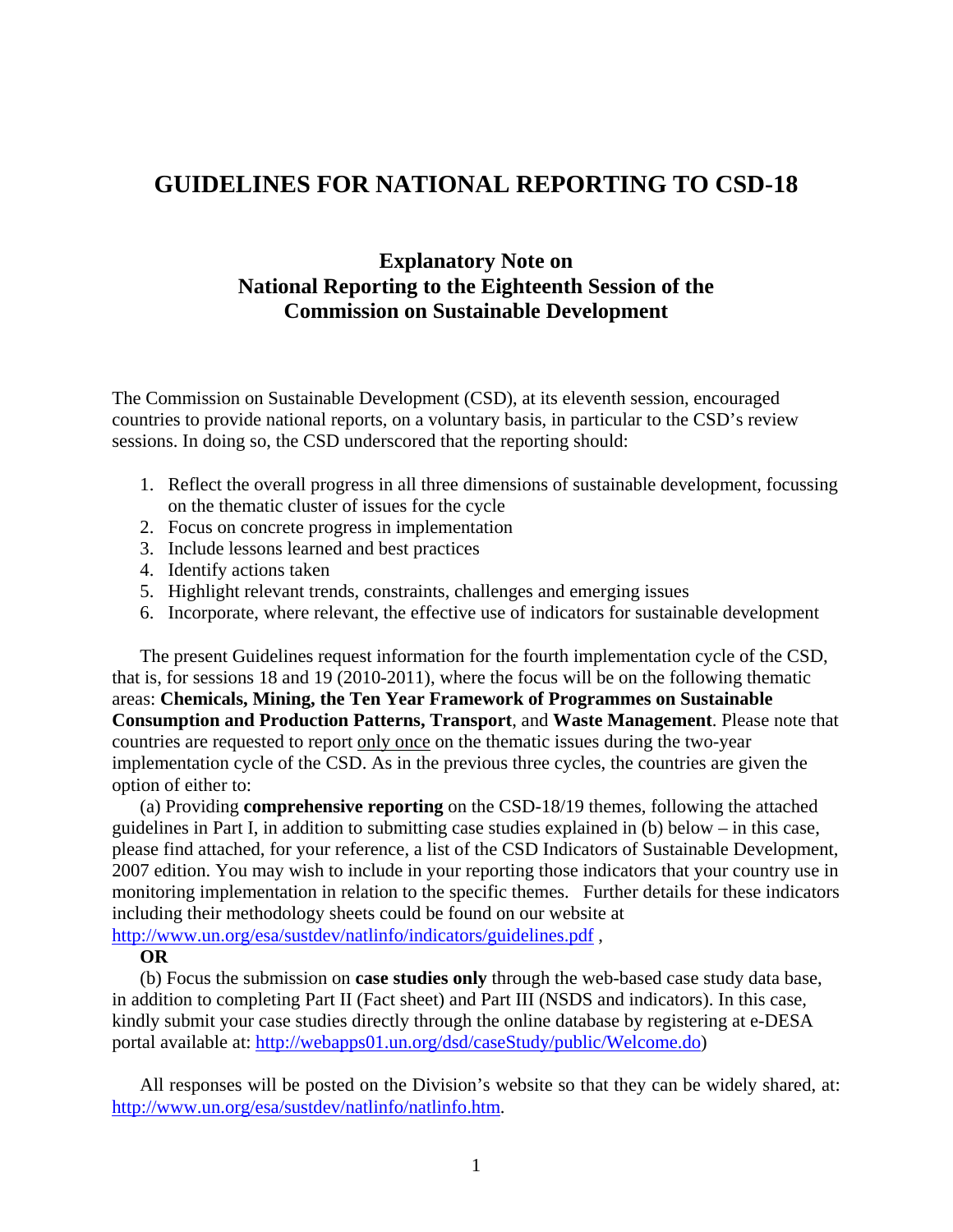Information that reaches us by **15 July 2009** will be used to the maximum extent possible for the analytical reports of the Secretary-General to the CSD. We would appreciate receiving **English translation** of reports submitted in other official languages in order to be used as input into the analysis required for Secretary-General's reports in a timely manner.

You may wish to submit your information to us through e-mail or by mailing the diskette to:

Nikhil Chandavarkar Chief Communication and Outreach Branch UN/DESA/DSD 2 UN Plaza, DC2-2050, New York, NY 10017 e-mail: *chandavarkar@un.org*, tel: (917)-367-5103, fax: (212) 963-4260

Kindly send a copy to:

Branko Milicevic Communication and Outreach Branch UN/DESA/DSD 2 UN Plaza, DC2-2260, New York, NY 10017 e-mail: [milicevicb@un.org,](mailto:milicevicb@un.org) tel: (212) 963-3901, fax: (212) 963-4260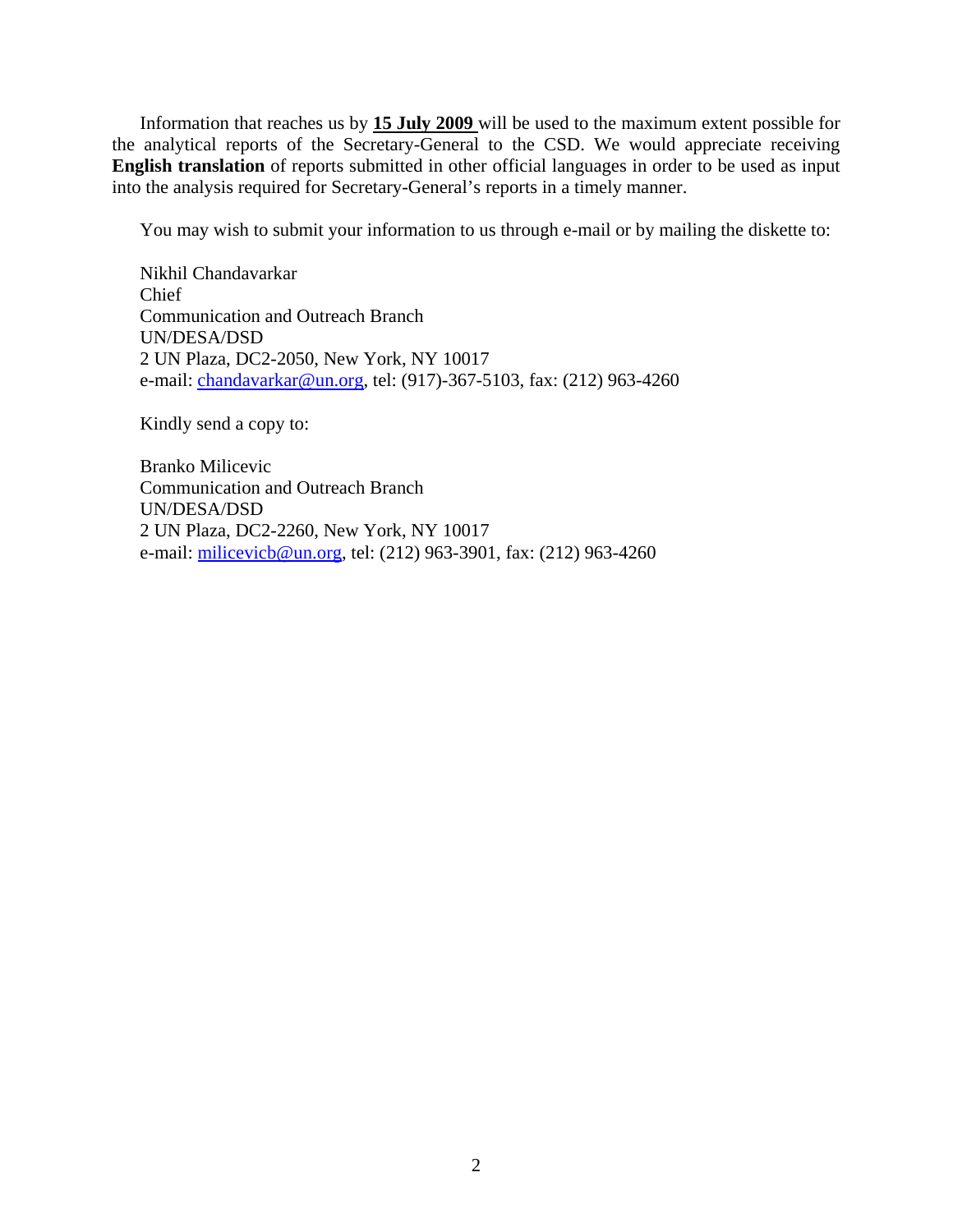#### **PART I: NATIONAL REPORTING GUIDELINES FOR CSD-18/19 THEMATIC AREAS**

For each of the five themes, you are invited to provide information on issues of importance to your country in relation to the list of topics given below (which have been drawn from the relevant intergovernmental decisions on sustainable development), highlighting in particular:

- Concrete actions taken and specific progress made in implementation
- Lessons learned
- Recent trends and emerging issues
- Major constraints and challenges

You are also invited to share any case studies or good practices in relation to these topics. Please provide such inputs directly at: [http://webapps01.un.org/dsd/caseStudy/public/Welcome.do.](http://webapps01.un.org/dsd/caseStudy/public/Welcome.do)

### **COMMON ISSUES**

#### **Means of Implementation**

- Education, training, awareness-raising and capacity-building
- Institutional capacity building
- National legal frameworks and administrative or other measures of relevance
- Participation of Major Groups, in particular women and local communities, in decisionmaking and implementation
- Mobilization of financial resources from all sources; provision of credit facilities; promotion of private investment; any innovative financing mechanisms
- Technology development, transfer and dissemination, including through extension services
- Application of indigenous knowledge and know-how
- Cooperative frameworks and partnerships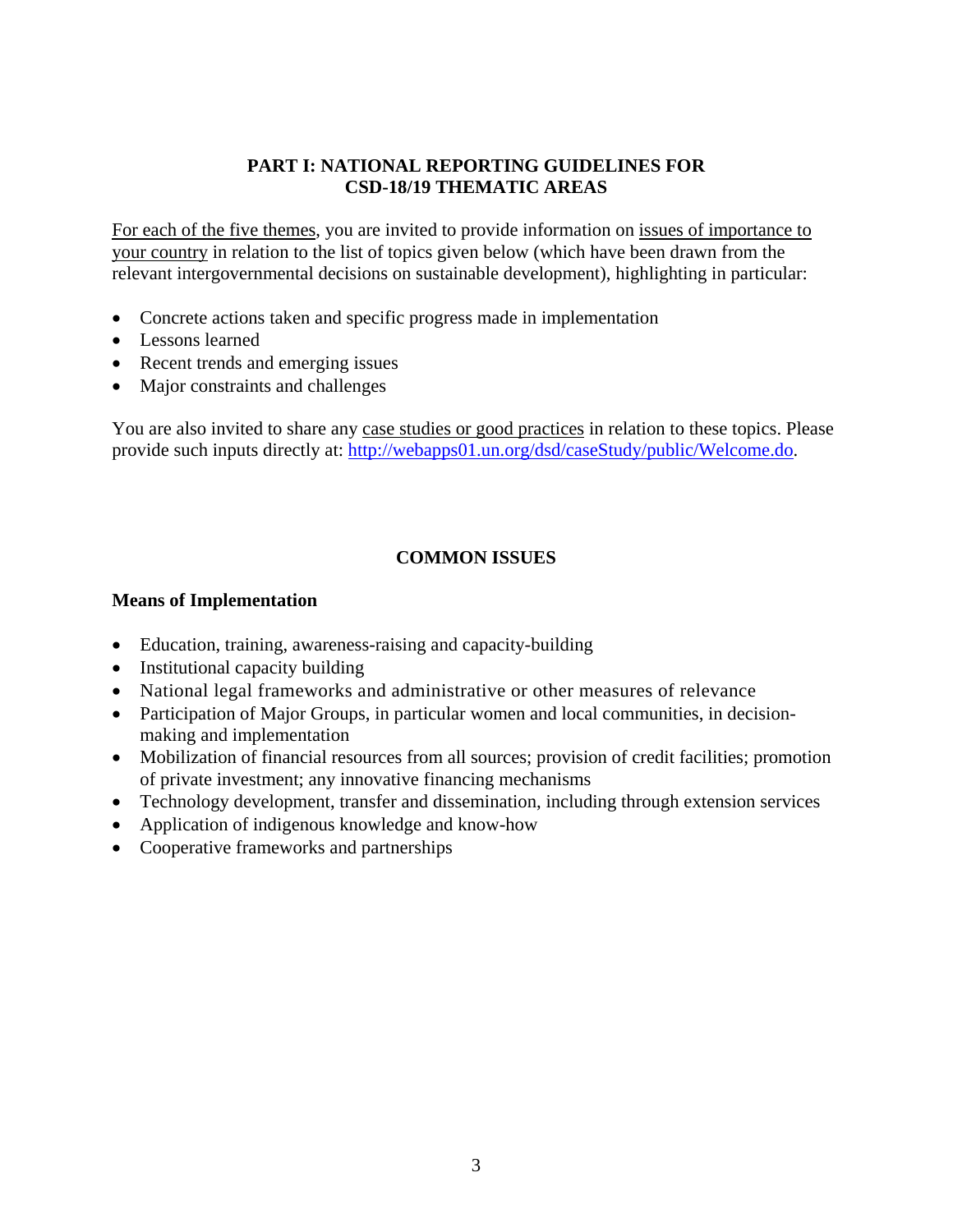### **THEME-SPECIFIC ISSUES**

## **CHEMICALS**

- Assessment of chemical risks, including:
	- o Mechanisms for systematic evaluation, classification, and labeling of chemicals, including initiatives towards a harmonized system of classification and labeling of chemicals
	- o Initiatives for assessment of toxic chemicals, hazard and risk assessment, and participation in various international and regional initiatives
	- o Strategies for exposure assessment and environmental monitoring and improvement in procedures for using toxicological and epidemiological data to predict and estimate the effects of chemicals on human health and the environment
	- o Information exchange and cooperation, data-quality assurance, application of assessment criteria, and linkages to risk management activities
- Sound management of toxic chemicals
	- o Progress within the larger framework of Strategic Approach to International Chemicals Management (SAICM)
	- o Initiatives and innovations for risk reduction, particularly taking in to account the life cycle of the chemicals
	- o Precautionary measures derived from broad-based life cycle analysis
	- o Policy measures to phase out chemicals that pose unreasonable and unmanageable risk to human health and human environment, such as, for example, ozone-depleting substances
	- o Policies and frameworks for prevention of accidents, preparedness and response
	- o Policies aimed at reducing the risks posed by lead, mercury and cadmium and other harmful heavy metals, including through a review of relevant studies, such as, for example, the United Nations Environment Programme global assessment of mercury and its compounds
	- o Initiatives to reduce overdependence on the use of agricultural chemicals

## **MINING**

- Policy and regulations
	- o Features of national mining codes or mineral industry code
	- o Fiscal policies for investments and counteracting market fluctuations
	- o Regulations and mechanisms for compliance and monitoring
	- o Guidelines for artisanal, small and medium scale mining
	- o Public/Stakeholder consultation and participation in decision-making related to mining
	- o Public governance and transparency in the mining sector
- Mining best practices
	- o Environmental Impact Assessment (EIA) and monitoring of all phases of mining operation (exploration, project development, mine operation, and mine closure)
	- o Private Public Partnership PPP for sustainable mining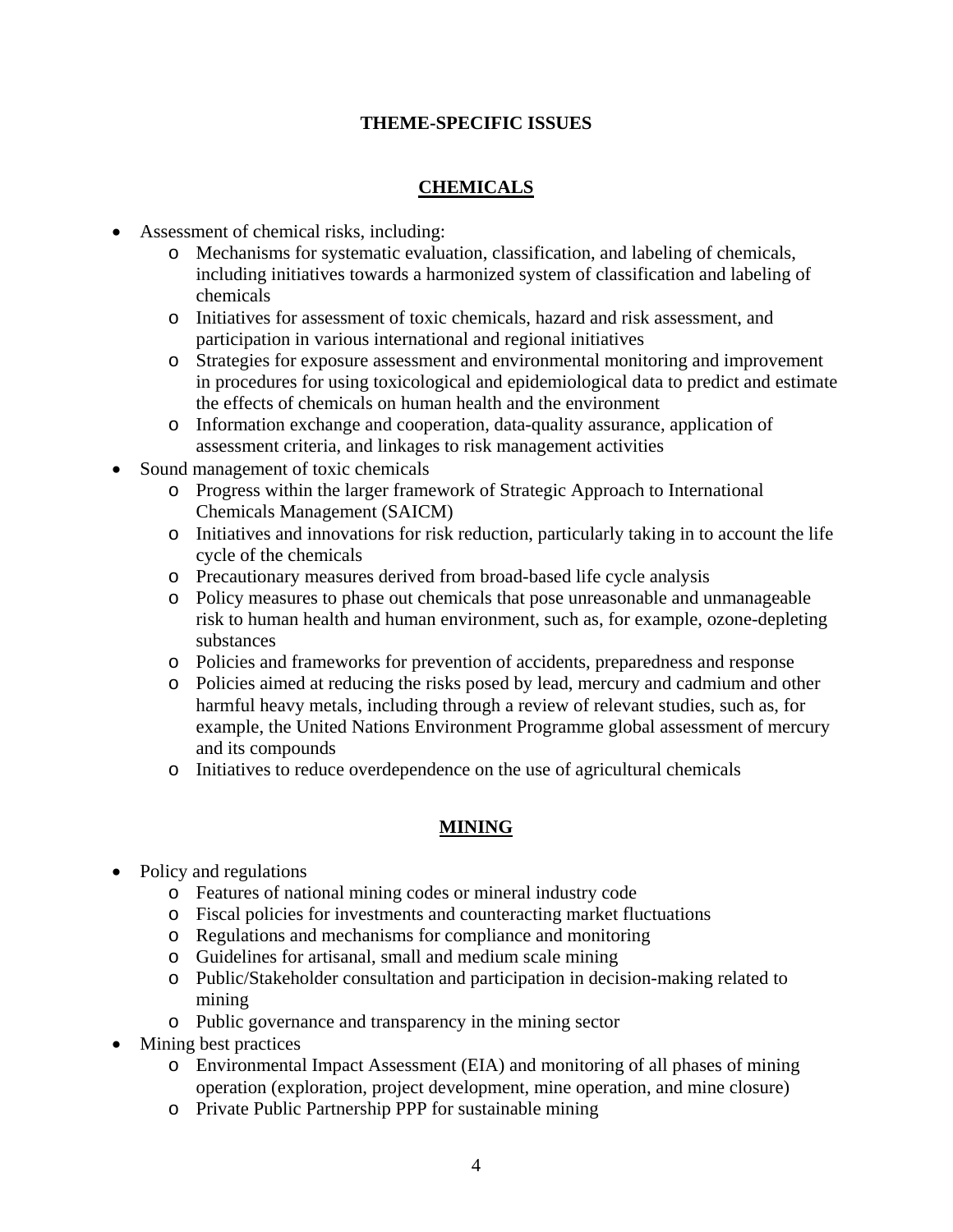- o Emergency Response Plans and Preparedness at the local level
- o Risk assessment of mines and mining activities
- o Rehabilitation of affected communities and life-supporting ecosystems, including mine site decommissioning
- o Technological, institutional and social initiatives for protecting the health of mining workers
- o Mine Closure Planning (Land use plans & site rehabilitation, site safety, decommissioning, waste dumps & tailings, site water management, off-site infrastructure, community socio-economic programs and employees)

## **TRANSPORT**

- Policies and progress on transport access, including the rural population and poor
- Fuel prices and tax reform
	- o Removing subsidies on fuel
	- o Encouraging energy efficiency
	- o Providing reliable alternatives for the poor
- Regional and global transport system integration encouraging efficient modes
- Urban transport planning and policies
- Vehicle efficiency and emissions policies
- Development of any transport technology research and development (public sector or private)
- Road, rail and marine systems construction standards and changes in the, in anticipation of climate change impacts (sea level rise, and increased frequency and severity of weather events)
- Capacity building needs on transport activity assessment and analysis for integrated planning (e.g., urban transit, congestion relief, non-motorized transit, vehicle efficiency programs development, assessing fiscal incentives, inter-modal freight management systems)

## **WASTE MANAGEMENT**

- Prevention and minimization and environmentally sound management of hazardous wastes
	- o Policy measures for the prevention and minimization of hazardous wastes
	- o Transfer of environmentally sound technologies and know-how on clean technologies and low-waste production
	- o Initiatives to treat, recycle, reuse and dispose of wastes at the source of generation and regulatory mechanisms (Polluter-pays principle)
	- o Procedures for environmental impact assessment, taking into account the cradle-tograve approach
	- o Recovery, reuse and recycling of hazardous wastes and their transformation into useful material
	- o Phase-out of toxic, persistent and bio-accumulative waste
	- o Environmentally sound waste disposal and treatment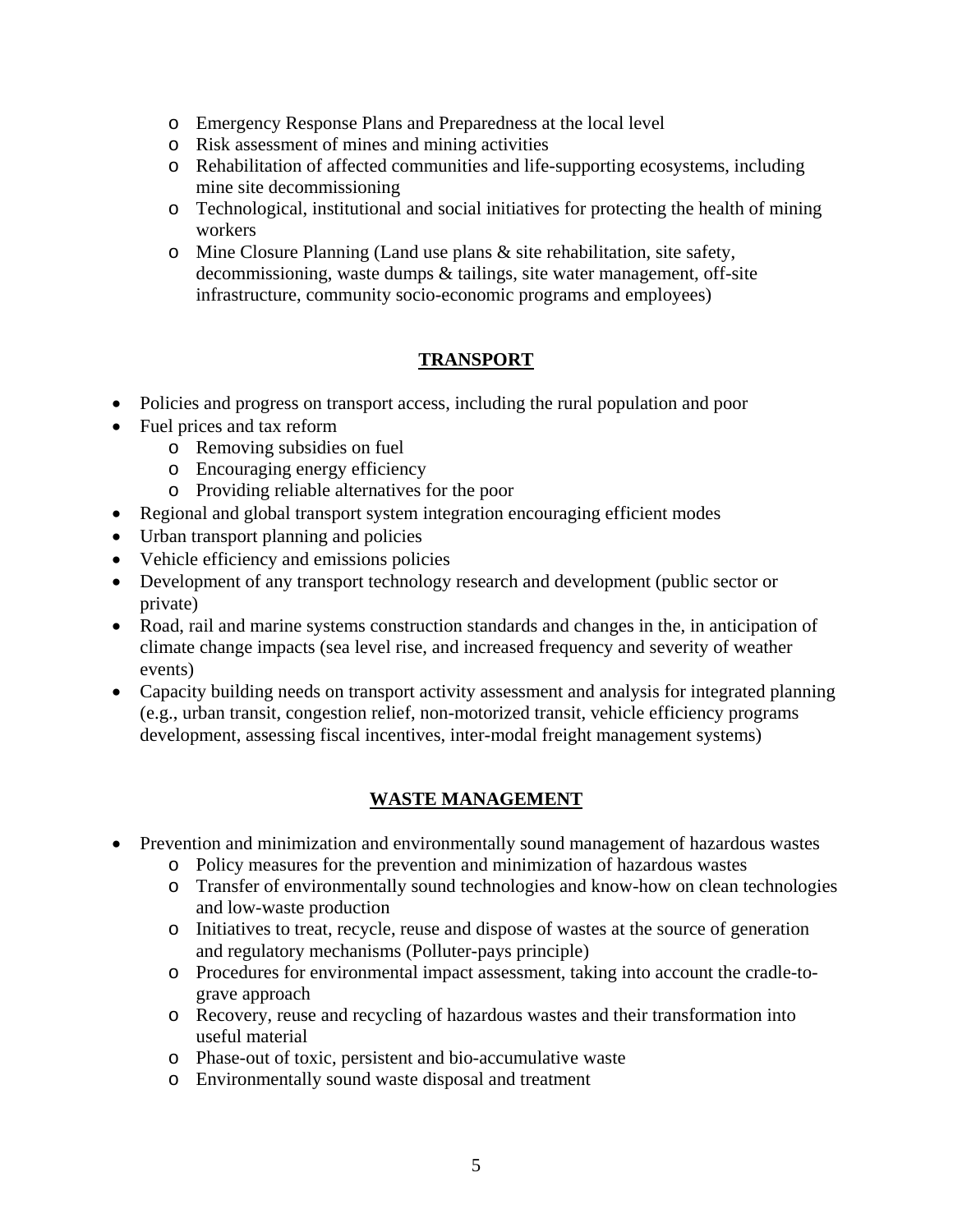- o Inventories of hazardous waste production, their treatment/disposal, and contaminated sites
- o Establishment of combined treatment/disposal facilities for hazardous wastes in small- and medium-sized industries
- o Dissemination of scientific and technical information dealing with various health and environmental aspects of hazardous wastes
- o Notification systems and registries of exposed populations
- o Preventing illegal international traffic in hazardous wastes
- Environmentally sound management of solid (non-hazardous) wastes and sewage, in the context of integrated planning and management of land resources
	- o Policies aimed at waste prevention and minimization, reuse and recycling
	- o Development of environmentally sound disposal facilities, including technology to convert waste into energy, such as, for example, through utilization of landfill methane
	- o Financial mechanisms for waste management service development in deprived areas
- Radioactive wastes and their environmentally sound management (safe storage, transportation and disposal of radioactive waste)

### **THE TEN YEAR FRAMEWORK OF PROGRAMMES ON SUSTAINABLE CONSUMPTION AND PRODUCTION PATTERNS**

- Generic issues relating to the inclusion of SCP in national policies:
	- o Inclusion of SCP in development planning
	- o Inclusion in the poverty alleviation strategies
	- o Inclusion in national and local development planning, including infrastructure investment
- Green public procurement policies, laws and regulations
- Instruments for sustainable consumption
	- o Awareness-rising programmes/campaigns on SCP, including water conservation, energy efficiency, waste minimization and recycling
	- o Policies and/or infrastructure to support citizens' choices for responsible consumption of products and services, including consumer information tools
	- o Curriculum development/formal education programmes
- SCP in national priority areas
	- o Inclusion of SCP in policies, laws, regulations, and guidelines
	- o Inclusion of measures and policies to improve the environmental and social impacts of products (e.g. life-cycle analysis, energy-efficiency standards, internalization of environmental and social costs)
	- o Public, parastatal and private institutions involved
	- o Enabling infrastructure and institutions for sustainable lifestyles
	- o Eco-efficiency/eco-design programmes
	- o Promotion of Corporate Social Responsibility in the sector
	- o R&D incentive or support provided
	- o Programmes to integrate sustainability in distribution/retailing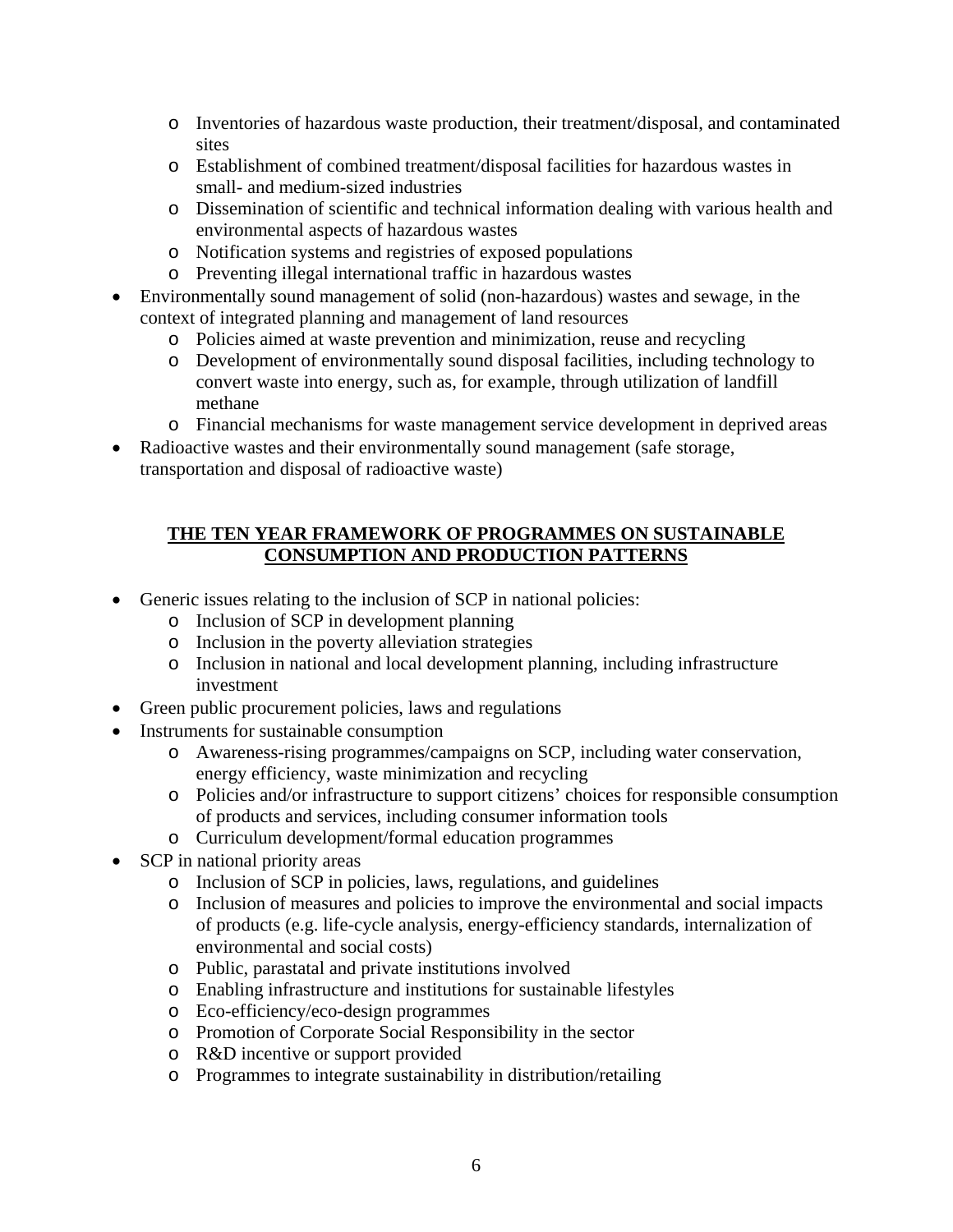o Links with spatial planning and sustainable city policies, including Integrated Waste Management

As an Annex to the Guidelines on the 10-Year Framework of Programmes on Sustainable Consumption and Production Patterns, below is a chart for identification of priority areas related to Sustainable Consumption and Production. Please fill out and return this chart with your national report to the contact person identified above.

**Chapter III of the Johannesburg Plan of Implementation identifies a number of sectors and issues as well as policy instruments relevant to sustainable consumption and production patterns. Please indicate in the tables below the areas relating to sustainable consumption and production in which are of current high priority for your government, and those that in your judgment are likely to be priority areas for future work. Please specify other areas if appropriate. If possible please add a contact name and email for the person responsible for areas of current high priority.**

| <b>SECTORS AND ISSUES</b>                     | <b>Current Government</b><br><b>Priority</b> | <b>Expected Future</b><br><b>Priority</b> |
|-----------------------------------------------|----------------------------------------------|-------------------------------------------|
|                                               |                                              |                                           |
| Solid waste management                        |                                              |                                           |
| - Waste disposal                              |                                              |                                           |
| - Reuse and recycling                         |                                              |                                           |
| - Waste reduction,                            |                                              |                                           |
| - Others                                      |                                              |                                           |
| <b>Transport</b>                              |                                              |                                           |
| - Clean fuels and vehicles                    |                                              |                                           |
| - Public and alternative transportation       |                                              |                                           |
| - Urban and regional transportation planning  |                                              |                                           |
| - Others                                      |                                              |                                           |
| <b>Cleaner production</b>                     |                                              |                                           |
| - Resource efficiency                         |                                              |                                           |
| - Pollution prevention                        |                                              |                                           |
| - Technology strategies                       |                                              |                                           |
| - Others                                      |                                              |                                           |
| <b>Energy efficiency and renewable energy</b> |                                              |                                           |
| - Industrial energy efficiency                |                                              |                                           |
| - Household energy efficiency                 |                                              |                                           |
| - Renewable energy markets                    |                                              |                                           |
| - Others                                      |                                              |                                           |
| Housing and construction                      |                                              |                                           |
| - Energy efficiency                           |                                              |                                           |
| - Building materials                          |                                              |                                           |
| - Construction standards                      |                                              |                                           |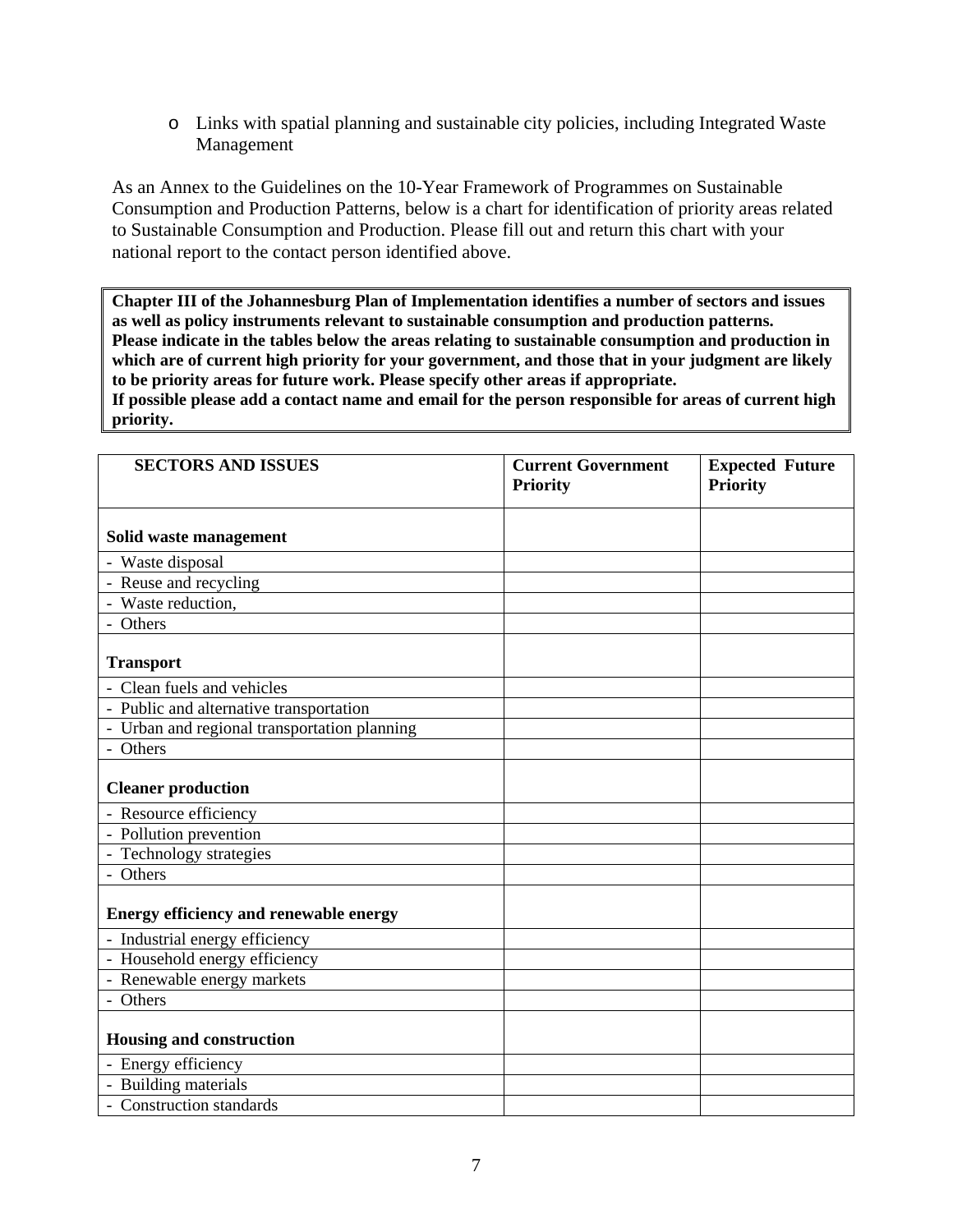| - Building operations      |  |
|----------------------------|--|
| Others                     |  |
|                            |  |
| Food and clothing          |  |
| - Organic products         |  |
|                            |  |
| <b>Chemical management</b> |  |
| <b>Hazardous</b> waste     |  |

| <b>B. POLICY INSTRUMENTS</b>                    | <b>Current Government</b><br><b>Activities</b> | <b>Expected Future</b><br><b>Priorities</b> |
|-------------------------------------------------|------------------------------------------------|---------------------------------------------|
| <b>General policy instruments</b>               |                                                |                                             |
| - Taxes, subsidies                              |                                                |                                             |
| - Preferential tariffs and trade policies       |                                                |                                             |
| - Economic instruments                          |                                                |                                             |
| - Tax reform                                    |                                                |                                             |
| - Consumer protection policies                  |                                                |                                             |
| - Polluter-pays principle                       |                                                |                                             |
| - Integrated product policies                   |                                                |                                             |
| <b>Changing consumer behaviour</b>              |                                                |                                             |
| - Education and public information              |                                                |                                             |
| - Consumer information                          |                                                |                                             |
| - Labeling, eco-labels                          |                                                |                                             |
| - Consumer organizations                        |                                                |                                             |
| - Public procurement policies                   |                                                |                                             |
| - Others                                        |                                                |                                             |
| <b>Changing production patterns</b>             |                                                |                                             |
| - Regulation of emissions and effluents         |                                                |                                             |
| - Charges or incentives for cleaner production  |                                                |                                             |
| - Product standards (e.g. energy efficiency)    |                                                |                                             |
| - Cleaner production programmes                 |                                                |                                             |
| (R&D, training, technical assistance)           |                                                |                                             |
| - Pollutant reporting and registers             |                                                |                                             |
| - Strategic industrial and technology planning  |                                                |                                             |
| - Investment incentives                         |                                                |                                             |
| - Voluntary initiatives and codes of conduct    |                                                |                                             |
| - Corporate social/environmental responsibility |                                                |                                             |
| - Improved management accounting                |                                                |                                             |
| - Investment analysis                           |                                                |                                             |
| - Others                                        |                                                |                                             |
| <b>Analytical tools</b>                         |                                                |                                             |
| - Life-cycle analysis                           |                                                |                                             |
| - Indicators of sustainability                  |                                                |                                             |
| - Technology impact assessment                  |                                                |                                             |
| - Policy impact assessment                      |                                                |                                             |
| - Impacts of globalization and urbanization     |                                                |                                             |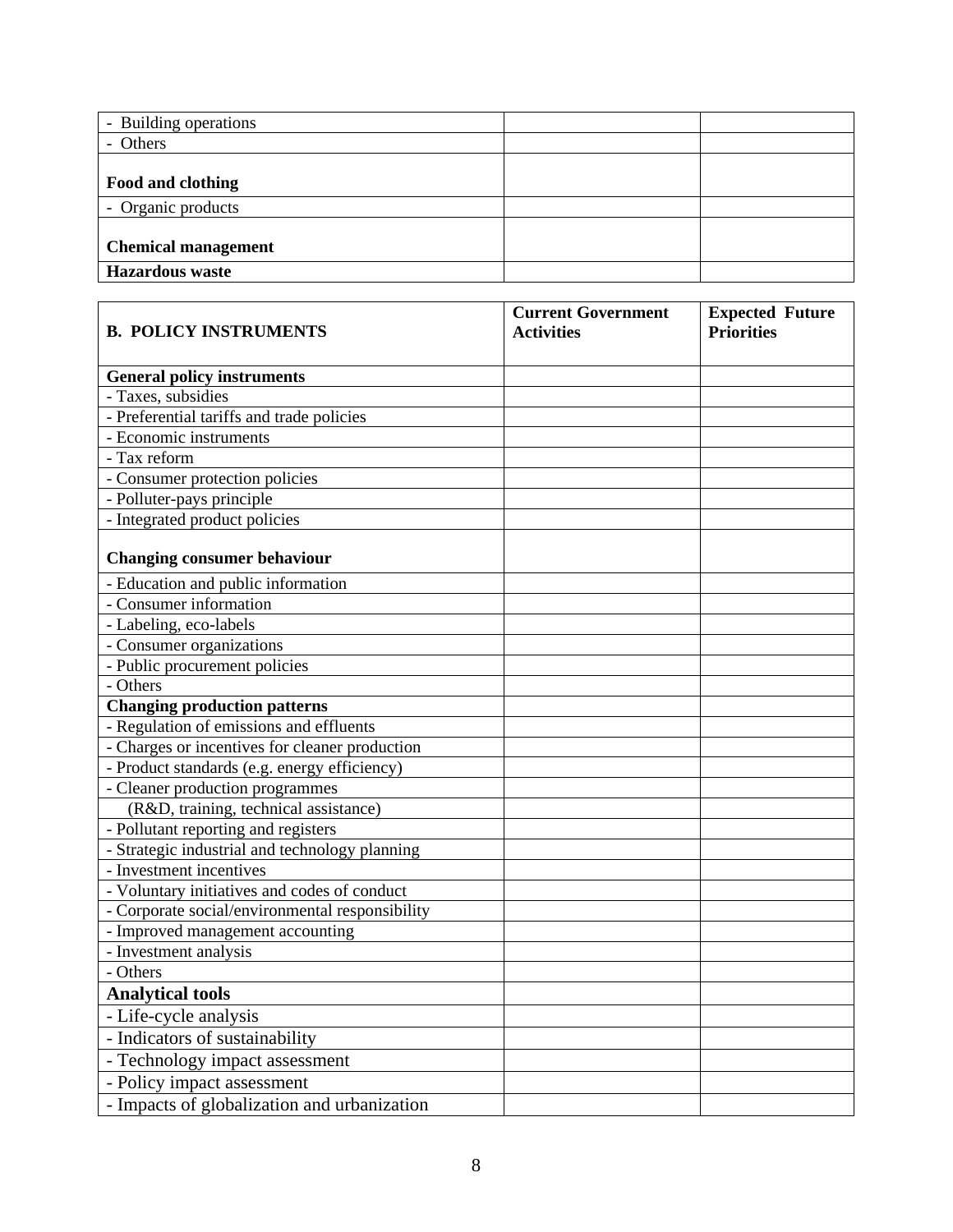| changes in international.<br>Impacts of<br>markets<br>- 1 |  |
|-----------------------------------------------------------|--|
| <b>Thers</b>                                              |  |

## **PART II: UPDATED INFORMATION ON NATIONAL FOCAL POINT FOR SUSTAINABLE DEVELOPMENT**

| Name(s) of National Focal Point for sustainable development:<br>1)<br>2) |
|--------------------------------------------------------------------------|
| Title(s):                                                                |
| Ministry/Office(s):                                                      |
| Key functions in relation to national reporting:                         |
|                                                                          |
| Telephone:                                                               |
| Fax:                                                                     |
| E-mail:                                                                  |
| Website address:                                                         |
| <b>Mailing address:</b>                                                  |
|                                                                          |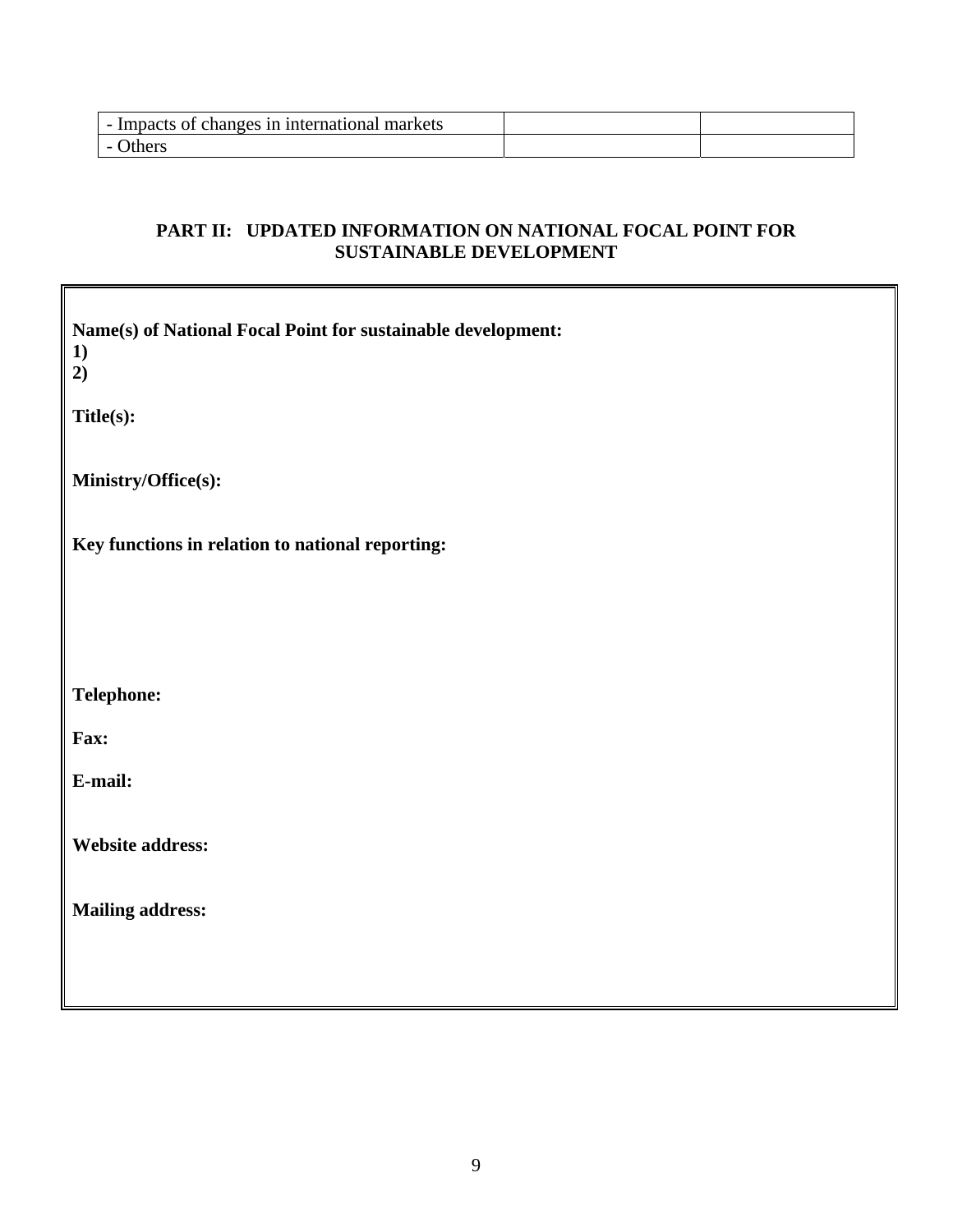#### **PART III: ANNEXED DRAFT PROFILE ON NATIONAL SUSTAINABLE DEVELOPMENT STRATEGIES; INDICATORS FOR SUSTAINABLE DEVELOPMENT**

#### Introduction

We have compiled the information regarding your country's national sustainable development strategy (NSDS), or its equivalent, and indicators related to sustainable development on the basis of past completed surveys and additional official information received over the last few years. We request you to kindly update the information contained or fill in the blanks of the attached DRAFT NSDS/INDICATORS PROFILE, taking into account the explanatory notes given below. The updated information will replace the NSDS/indicators information currently available on the national information website (please access your country page from the dropdown menu at: [http://www.un.org/esa/sustdev/natlinfo/natlinfo.htm\)](http://www.un.org/esa/sustdev/natlinfo/natlinfo.htm).

\* \* \*

### **‹ EXPLANATORY NOTE FOR THE ANNEX ›**

#### **Information on National Sustainable Development Strategy (NSDS) or equivalent**

WSSD JPOI in paragraph 162(b) specifies that national strategies for sustainable development could, where applicable, be formulated as poverty reduction strategies that integrate economic, social and environmental aspects of sustainable development, and that these should be pursued in accordance with each country's national priorities. A country's national strategy will therefore be considered an "NSDS or equivalent" if it integrates economic, social and environmental aspects of sustainable development.

**Strategy Title:** *Please indicate the name of the strategy*

**Strategy website:** *Please provide us with a website address where you have posted your strategy.* 

**Coordinating Body:** *Please provide the name of the coordinating body for NSDS* 

**Coordinating Body website:** *Please provide us with a website address of the strategy coordinating body, if available.*

**Strategy Status**: The category here corresponds to the status of NSDS implementation reflected in the NSDS Global Map available at:

<http://www.un.org/esa/sustdev/natlinfo/nsds/nsdsMap.htm>.

*Please indicate whether your country's NSDS is: i)* being implemented; ii) under development; or iii) not in existence (No NSDS).

**Date of Adoption:** *Kindly indicate the year the NSDS has been adopted.*